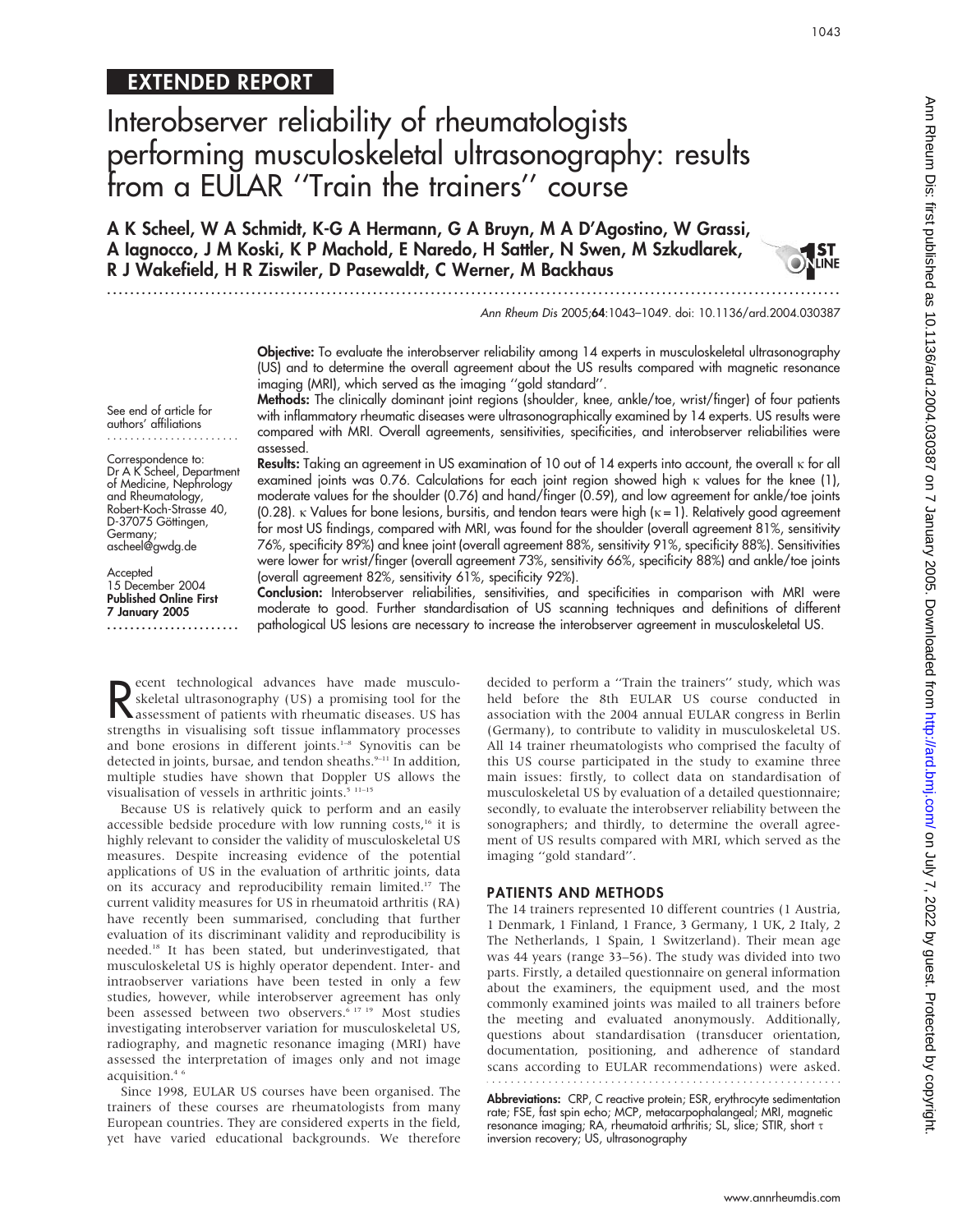Secondly, each trainer performed practical US examinations of predefined joints of four patients who had previously been assessed by MRI.

### Practical scanning

All US examinations were performed anonymously and separately by all the experts. Each sonographer was given a maximum of 10 minutes for US examination for each joint region. To ensure standardised documentation, each participant was given a report sheet that listed possible pathological findings against which a yes or no tick box was used, indicating the presence or absence of each particular finding.

#### **Patients**

Four patients were recruited from the outpatient clinics of the Medical Centre for Rheumatology, Berlin-Buch (patients 1 and 2) and the Department of Rheumatology and Clinical Immunology, Charité-University-Hospital, Berlin (patients 3 and 4) 1 week before the study. Drug treatment was kept constant from the day of recruitment. Based on the questionnaire, the most often examined joint regions were selected: shoulder, knee, ankle/toe, and wrist/finger. The predefined joint region of the following patients was ultrasonographically examined by each expert:

Patient 1: Woman (aged 38 years) with erosive RA (disease duration 11 years) underwent examination of the right shoulder. She received prednisolone 7.5 mg/day, methotrexate 15 mg/week, and infliximab 300 mg every 4 weeks; C reactive protein (CRP) and erythrocyte sedimentation rate (ESR) were normal.

Patient 2: Man (69 years) with remitting seronegative symmetrical synovitis with pitting oedema (RS3PE) syndrome (disease duration 3 months) underwent examination of the right wrist and finger joints. He received rofecoxib (25 mg/day), CRP was slightly raised (7 mg/l, normal $\leq$ 5), and ESR was normal.

Patient 3: Man (aged 59 years) with gout and swelling and pain for 4 weeks underwent examination of the right knee. He received celecoxib 100 mg and colchicine 0.5 mg twice daily, allopurinol 300 mg once daily; CRP and ESR were normal, uric acid was raised (600 µmol/l, normal 180-410).

Patient 4: Man (aged 28 years) with reactive arthritis of the left ankle and toe joints with pain and swelling of both knees and the left ankle. He received rofecoxib (25 mg/day) and antibiotic treatment (doxycycline 200 mg once daily). The patient was HLA-B27 positive; ESR (61/84 mm/1st h) and CRP (60 mg/l) were greatly raised.

## Ultrasonography

We employed a linear probe for all investigations (LA 523, 13–4 MHz; length of the probe, 45 mm; Esaote Technos MPX; Esaote SpA, Genova, Italy). Scanner settings were

| Joint         | 1st            | 2nd | 3rd           |
|---------------|----------------|-----|---------------|
| Shoulder      | 9              |     |               |
| Elbow         |                |     |               |
| Wrist         |                | 3   | 5             |
| Finger joints | $\overline{2}$ |     |               |
| Hip           | $\Omega$       |     | $\mathcal{P}$ |
| Knee          | $\overline{2}$ | 5   |               |
| Ankle         |                | 3   |               |
| Toe joints    | Ω              |     |               |
| Total         | 14             | 14  | 14            |

| Table 2 US examination of individual joints transducers |           |            |                      |  |  |
|---------------------------------------------------------|-----------|------------|----------------------|--|--|
| Joint                                                   | Array     | Frequency* | Range (MHz)          |  |  |
| Shoulder                                                | 14 linear | $7.5 - 10$ | $(4 - 10)$           |  |  |
| Elbow                                                   | 14 linear | $7.5 - 10$ | $(4-13)$ - $(10-14)$ |  |  |
| Wrist                                                   | 14 linear | 10         | $(4-13)$ - $(8-16)$  |  |  |
| Finger joints                                           | 14 linear | 10         | $(5-10)$ - $(10-22)$ |  |  |
| Hip                                                     | 10 linear | $5 - 10$   | $(5)$ - $(5$ - $12)$ |  |  |
|                                                         | 4 curved  |            |                      |  |  |
| Knee                                                    | 14 linear | $7.5 - 10$ | $(4-13)$ - $(10-14)$ |  |  |
| Ankle                                                   | 14 linear | $7.5 - 10$ | $(4-13)$ - $(8-16)$  |  |  |
|                                                         |           |            |                      |  |  |

\*All participants use frequencies within this range.

| Joint    |    | Mean scans performed<br>Standard scans* No (%) |  |  |  |  |
|----------|----|------------------------------------------------|--|--|--|--|
| Shoulder | 9  | 6.4(71)                                        |  |  |  |  |
| Elbow    | 8  | 6.6(83)                                        |  |  |  |  |
| Wrist    |    | 7(100)                                         |  |  |  |  |
| Finger   | 6  | 5.3(88)                                        |  |  |  |  |
| Hip      | 3  | 2.5(83)                                        |  |  |  |  |
| Knee     | 10 | 8.2(82)                                        |  |  |  |  |
| Ankle    | 8  | 7.4(93)                                        |  |  |  |  |

uniform for all measurements: frequency setting, 12.5 MHz for wrist/finger and ankle/toe, 10 MHz for shoulder and knee investigations; B mode gain, 100%; one focus point position in the region of measurement. An introduction to the US device was given to the observers before US examinations. Two application specialists from Esaote were present to help in case of problems with machine adjustments during the investigation.

Four joint regions were examined by each ultrasonographer: Shoulder joint: examination of the biceps tendon, rotator cuff (subscapularis, supraspinatus, and infraspinatus tendons), glenohumeral joint cavity, humeral bone surface, and subacromial-subdeltoid bursa, was required.

Wrist/finger joints: evaluation was performed of the right wrist and metacarpophalangeal (MCP) II joint as well as tenosynovitis of the extensor carpi ulnaris, flexor, and extensor tendons II.

Knee joint: the suprapatellar recess, infrapatellar bursae, popliteal cysts, and patella ligament were evaluated.

Ankle joint: US was performed for the tibiotalar and talonavicular joints as well as the Achilles tendon, plantar fascia and the extensor, flexor, and peroneus tendons.

Two sonographers (MB, WAS), who were unaware of the other results, performed the US examination exactly as described above 4 days before the ''practical examination'', and their findings were included in the final evaluation. One hour before the ''practical examination'' performed by the 12 other experts, patients were re-examined by MB and WAS to ensure that the pathological findings were still present.

#### Magnetic resonance imaging

MRI of the above mentioned joint regions, which served as the imaging ''gold standard'', was performed in our four patients by a musculoskeletal radiologist (K-GAH). MRI was performed with a 1.5 T whole body magnet (MAGNETOM Sonata Maestro Class, Siemens AG Medical Solutions, Erlangen, Germany) 4 days before the course. Standard imaging protocols were applied for all joints:

Shoulder: the protocol comprised  $T_1$  weighted fast spin echo (T1/FSE) sequences (slice thickness (SL) 4 mm) in axial and oblique coronal views, a short  $\tau$  inversion recovery (STIR)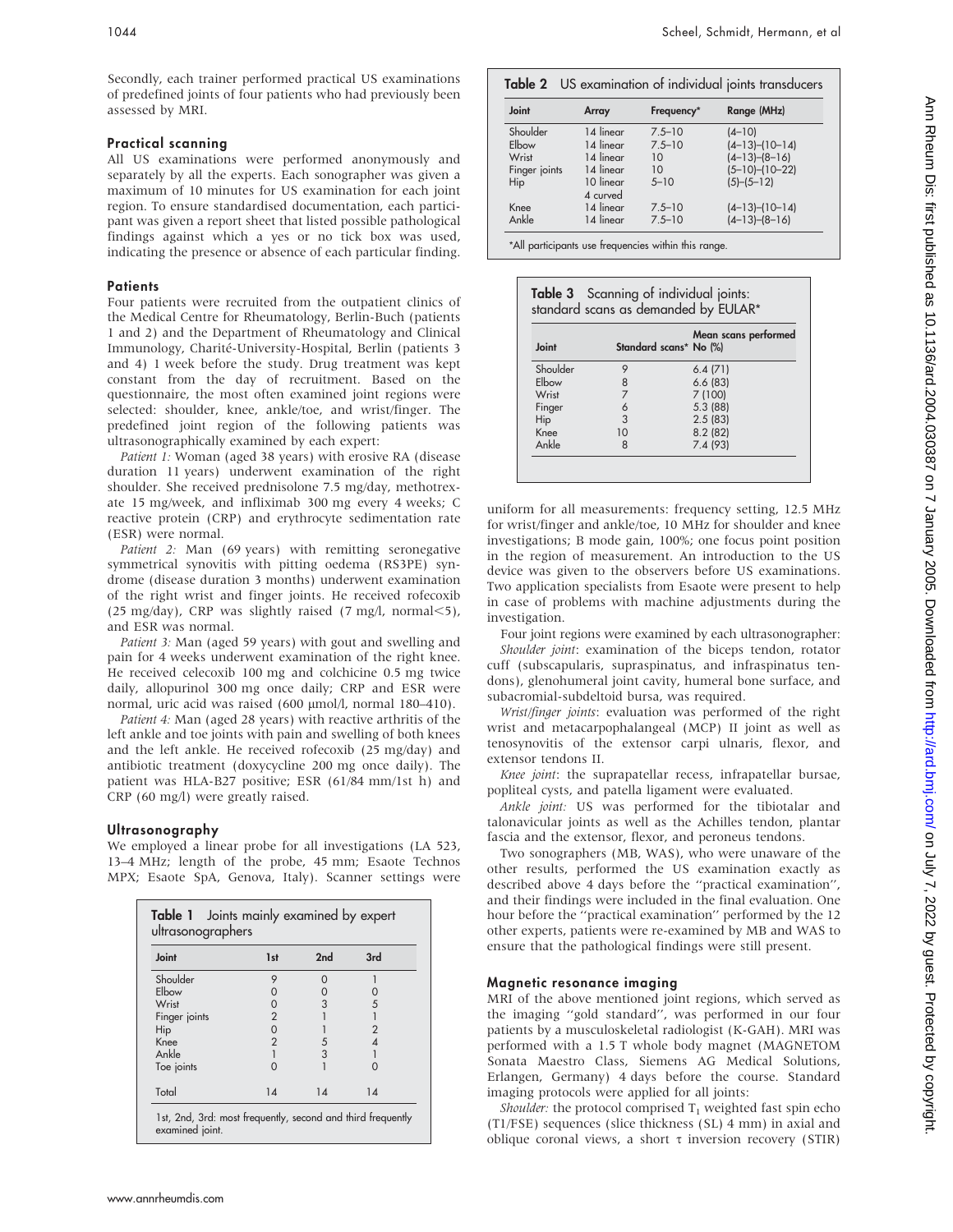| %<br>MRI*<br>Pathology<br>No<br>Yes<br>13/14<br>93<br>Tenosynovitis<br><b>No</b><br>93<br>Tear<br>13/14<br><b>Dislocation</b><br><b>No</b><br>14/14<br>100<br><b>No</b><br>12/14<br>Tear<br>86<br>Supraspinatus tendon<br>Yes<br>Tear<br>12/14<br>86<br>11/14<br>79<br>Infraspinatus tendon<br>Tear<br>No.<br>Humeral head<br>Yes<br>14/14<br>100<br>Erosion<br>Shoulder<br>Yes<br>7/14<br>Glenohumeral joint, synovitis/effusion<br>50<br>Subdeltoid bursitis<br>Yes<br>14/14<br>100<br>29<br>Yes<br>4/14<br>Acromioclavicular joint<br>Synovitis/effusion<br>11.4/14<br>81<br>Overall agreement<br>Sensitivity/specificity (%)<br>76.2/89.3<br>Synovitis/effusion<br>Yes<br>12/14<br>86<br>Yes<br>11/14<br>79<br>Dorsal tenosynovitis<br>Palmar tenosynovitis<br>Yes<br>7/14<br>50<br>Yes<br>10/14<br>Extensor carpi ulnaris, tenosynovitis<br>71<br>MCP II<br>Yes<br>7/14<br>50<br>Synovitis/effusion<br><b>No</b><br>93<br>Erosion<br>13/14<br><b>No</b><br>12/14<br>Osteophyte<br>86<br>Flexor tendon II<br>Yes<br>8/14<br>57<br>Tenosynovitis<br>Extensor tendon II<br>No<br>12/14<br>86<br>Tenosynovitis<br>10.2/14<br>73<br>65.5/88.1<br>Effusion<br>Yes<br>Suprapatellar recessus<br>14/14<br>100<br>Synovial hypertrophy<br>Yes<br>11/14<br>79<br><b>No</b><br>11/14<br>79<br>Bone surface at joint space<br>Osteophyte medial<br>Osteophyte lateral<br><b>No</b><br>10/14<br>71<br>Erosion medial<br><b>No</b><br>11/14<br>79<br>79<br>Erosion lateral<br>11/14<br>No<br>Patella tendon<br>Tendinitis<br><b>No</b><br>14/14<br>100<br><b>No</b><br>13/14<br>93<br>Enthesitis<br>Anterior bursae<br>14/14<br>Prepatellar bursitis<br>No<br>100<br><b>No</b><br>100<br>Superficial infrapatellar<br>14/14<br>Posterior bursae<br>Yes<br>93<br>Baker's cyst<br>13/14<br>12.4/14<br>88<br>Overall agreement<br>90.5/87.5<br>Ankle (tibiotalar)<br>Yes<br>Synovitis/effusion<br>8/14<br>57<br>Synovitis/effusion<br>8/14<br>57<br>Talonavicular joint<br>Yes<br>No<br>12/14<br>Erosion<br>86<br>Osteophyte<br>No<br>12/14<br>86<br>Extensor tendons<br>Tenosynovitis<br>Yes<br>5/14<br>36<br>12/14<br>Flexor tendons<br>Tenosynovitis<br>Yes<br>86<br>Peroneus tendons<br>Yes<br>10/14<br>71<br>Tenosynovitis<br>Achilles tendon<br>Tendinitis<br>No<br>14/14<br>100<br>Paratendonitis<br>No<br>14/14<br>100<br>Retrocalcaneal bursitis<br>No<br>13/14<br>93<br>12/14<br>Erosion/irregularity<br>No<br>86<br>79<br>No<br>11/14<br>Calcaneal spur<br>13/14<br>93<br>Erosion/irregularity<br>No<br>14/14<br>No<br>100<br>Calcaneal spur<br>Fasciitis<br>No<br>14/14<br>100<br>82<br>Overall agreement<br>11.5/14<br>Sensitivity/specificity (%)<br>61.4/92.1<br>Overall total agreement (45 sonographic findings) 81.6% (specificity 89.7%, sensitivity 71.4%). |                                                  |  | <b>Ultrasound findings</b> |  |
|---------------------------------------------------------------------------------------------------------------------------------------------------------------------------------------------------------------------------------------------------------------------------------------------------------------------------------------------------------------------------------------------------------------------------------------------------------------------------------------------------------------------------------------------------------------------------------------------------------------------------------------------------------------------------------------------------------------------------------------------------------------------------------------------------------------------------------------------------------------------------------------------------------------------------------------------------------------------------------------------------------------------------------------------------------------------------------------------------------------------------------------------------------------------------------------------------------------------------------------------------------------------------------------------------------------------------------------------------------------------------------------------------------------------------------------------------------------------------------------------------------------------------------------------------------------------------------------------------------------------------------------------------------------------------------------------------------------------------------------------------------------------------------------------------------------------------------------------------------------------------------------------------------------------------------------------------------------------------------------------------------------------------------------------------------------------------------------------------------------------------------------------------------------------------------------------------------------------------------------------------------------------------------------------------------------------------------------------------------------------------------------------------------------------------------------------------------------------------------------------------------------------------------------------------------------------------------------------------------------------------------------------------------------------------------------------------------------------------------------------------------------------|--------------------------------------------------|--|----------------------------|--|
|                                                                                                                                                                                                                                                                                                                                                                                                                                                                                                                                                                                                                                                                                                                                                                                                                                                                                                                                                                                                                                                                                                                                                                                                                                                                                                                                                                                                                                                                                                                                                                                                                                                                                                                                                                                                                                                                                                                                                                                                                                                                                                                                                                                                                                                                                                                                                                                                                                                                                                                                                                                                                                                                                                                                                                     | Anatomical structure                             |  |                            |  |
|                                                                                                                                                                                                                                                                                                                                                                                                                                                                                                                                                                                                                                                                                                                                                                                                                                                                                                                                                                                                                                                                                                                                                                                                                                                                                                                                                                                                                                                                                                                                                                                                                                                                                                                                                                                                                                                                                                                                                                                                                                                                                                                                                                                                                                                                                                                                                                                                                                                                                                                                                                                                                                                                                                                                                                     | A Shoulder joint (right)                         |  |                            |  |
|                                                                                                                                                                                                                                                                                                                                                                                                                                                                                                                                                                                                                                                                                                                                                                                                                                                                                                                                                                                                                                                                                                                                                                                                                                                                                                                                                                                                                                                                                                                                                                                                                                                                                                                                                                                                                                                                                                                                                                                                                                                                                                                                                                                                                                                                                                                                                                                                                                                                                                                                                                                                                                                                                                                                                                     | Long biceps tendon                               |  |                            |  |
|                                                                                                                                                                                                                                                                                                                                                                                                                                                                                                                                                                                                                                                                                                                                                                                                                                                                                                                                                                                                                                                                                                                                                                                                                                                                                                                                                                                                                                                                                                                                                                                                                                                                                                                                                                                                                                                                                                                                                                                                                                                                                                                                                                                                                                                                                                                                                                                                                                                                                                                                                                                                                                                                                                                                                                     |                                                  |  |                            |  |
|                                                                                                                                                                                                                                                                                                                                                                                                                                                                                                                                                                                                                                                                                                                                                                                                                                                                                                                                                                                                                                                                                                                                                                                                                                                                                                                                                                                                                                                                                                                                                                                                                                                                                                                                                                                                                                                                                                                                                                                                                                                                                                                                                                                                                                                                                                                                                                                                                                                                                                                                                                                                                                                                                                                                                                     |                                                  |  |                            |  |
|                                                                                                                                                                                                                                                                                                                                                                                                                                                                                                                                                                                                                                                                                                                                                                                                                                                                                                                                                                                                                                                                                                                                                                                                                                                                                                                                                                                                                                                                                                                                                                                                                                                                                                                                                                                                                                                                                                                                                                                                                                                                                                                                                                                                                                                                                                                                                                                                                                                                                                                                                                                                                                                                                                                                                                     | Subscapularis tendon                             |  |                            |  |
|                                                                                                                                                                                                                                                                                                                                                                                                                                                                                                                                                                                                                                                                                                                                                                                                                                                                                                                                                                                                                                                                                                                                                                                                                                                                                                                                                                                                                                                                                                                                                                                                                                                                                                                                                                                                                                                                                                                                                                                                                                                                                                                                                                                                                                                                                                                                                                                                                                                                                                                                                                                                                                                                                                                                                                     |                                                  |  |                            |  |
|                                                                                                                                                                                                                                                                                                                                                                                                                                                                                                                                                                                                                                                                                                                                                                                                                                                                                                                                                                                                                                                                                                                                                                                                                                                                                                                                                                                                                                                                                                                                                                                                                                                                                                                                                                                                                                                                                                                                                                                                                                                                                                                                                                                                                                                                                                                                                                                                                                                                                                                                                                                                                                                                                                                                                                     |                                                  |  |                            |  |
|                                                                                                                                                                                                                                                                                                                                                                                                                                                                                                                                                                                                                                                                                                                                                                                                                                                                                                                                                                                                                                                                                                                                                                                                                                                                                                                                                                                                                                                                                                                                                                                                                                                                                                                                                                                                                                                                                                                                                                                                                                                                                                                                                                                                                                                                                                                                                                                                                                                                                                                                                                                                                                                                                                                                                                     |                                                  |  |                            |  |
|                                                                                                                                                                                                                                                                                                                                                                                                                                                                                                                                                                                                                                                                                                                                                                                                                                                                                                                                                                                                                                                                                                                                                                                                                                                                                                                                                                                                                                                                                                                                                                                                                                                                                                                                                                                                                                                                                                                                                                                                                                                                                                                                                                                                                                                                                                                                                                                                                                                                                                                                                                                                                                                                                                                                                                     |                                                  |  |                            |  |
|                                                                                                                                                                                                                                                                                                                                                                                                                                                                                                                                                                                                                                                                                                                                                                                                                                                                                                                                                                                                                                                                                                                                                                                                                                                                                                                                                                                                                                                                                                                                                                                                                                                                                                                                                                                                                                                                                                                                                                                                                                                                                                                                                                                                                                                                                                                                                                                                                                                                                                                                                                                                                                                                                                                                                                     |                                                  |  |                            |  |
|                                                                                                                                                                                                                                                                                                                                                                                                                                                                                                                                                                                                                                                                                                                                                                                                                                                                                                                                                                                                                                                                                                                                                                                                                                                                                                                                                                                                                                                                                                                                                                                                                                                                                                                                                                                                                                                                                                                                                                                                                                                                                                                                                                                                                                                                                                                                                                                                                                                                                                                                                                                                                                                                                                                                                                     |                                                  |  |                            |  |
|                                                                                                                                                                                                                                                                                                                                                                                                                                                                                                                                                                                                                                                                                                                                                                                                                                                                                                                                                                                                                                                                                                                                                                                                                                                                                                                                                                                                                                                                                                                                                                                                                                                                                                                                                                                                                                                                                                                                                                                                                                                                                                                                                                                                                                                                                                                                                                                                                                                                                                                                                                                                                                                                                                                                                                     |                                                  |  |                            |  |
|                                                                                                                                                                                                                                                                                                                                                                                                                                                                                                                                                                                                                                                                                                                                                                                                                                                                                                                                                                                                                                                                                                                                                                                                                                                                                                                                                                                                                                                                                                                                                                                                                                                                                                                                                                                                                                                                                                                                                                                                                                                                                                                                                                                                                                                                                                                                                                                                                                                                                                                                                                                                                                                                                                                                                                     | B Wrist/finger joints (right)                    |  |                            |  |
|                                                                                                                                                                                                                                                                                                                                                                                                                                                                                                                                                                                                                                                                                                                                                                                                                                                                                                                                                                                                                                                                                                                                                                                                                                                                                                                                                                                                                                                                                                                                                                                                                                                                                                                                                                                                                                                                                                                                                                                                                                                                                                                                                                                                                                                                                                                                                                                                                                                                                                                                                                                                                                                                                                                                                                     | Wrist                                            |  |                            |  |
|                                                                                                                                                                                                                                                                                                                                                                                                                                                                                                                                                                                                                                                                                                                                                                                                                                                                                                                                                                                                                                                                                                                                                                                                                                                                                                                                                                                                                                                                                                                                                                                                                                                                                                                                                                                                                                                                                                                                                                                                                                                                                                                                                                                                                                                                                                                                                                                                                                                                                                                                                                                                                                                                                                                                                                     |                                                  |  |                            |  |
|                                                                                                                                                                                                                                                                                                                                                                                                                                                                                                                                                                                                                                                                                                                                                                                                                                                                                                                                                                                                                                                                                                                                                                                                                                                                                                                                                                                                                                                                                                                                                                                                                                                                                                                                                                                                                                                                                                                                                                                                                                                                                                                                                                                                                                                                                                                                                                                                                                                                                                                                                                                                                                                                                                                                                                     |                                                  |  |                            |  |
|                                                                                                                                                                                                                                                                                                                                                                                                                                                                                                                                                                                                                                                                                                                                                                                                                                                                                                                                                                                                                                                                                                                                                                                                                                                                                                                                                                                                                                                                                                                                                                                                                                                                                                                                                                                                                                                                                                                                                                                                                                                                                                                                                                                                                                                                                                                                                                                                                                                                                                                                                                                                                                                                                                                                                                     |                                                  |  |                            |  |
|                                                                                                                                                                                                                                                                                                                                                                                                                                                                                                                                                                                                                                                                                                                                                                                                                                                                                                                                                                                                                                                                                                                                                                                                                                                                                                                                                                                                                                                                                                                                                                                                                                                                                                                                                                                                                                                                                                                                                                                                                                                                                                                                                                                                                                                                                                                                                                                                                                                                                                                                                                                                                                                                                                                                                                     |                                                  |  |                            |  |
|                                                                                                                                                                                                                                                                                                                                                                                                                                                                                                                                                                                                                                                                                                                                                                                                                                                                                                                                                                                                                                                                                                                                                                                                                                                                                                                                                                                                                                                                                                                                                                                                                                                                                                                                                                                                                                                                                                                                                                                                                                                                                                                                                                                                                                                                                                                                                                                                                                                                                                                                                                                                                                                                                                                                                                     |                                                  |  |                            |  |
|                                                                                                                                                                                                                                                                                                                                                                                                                                                                                                                                                                                                                                                                                                                                                                                                                                                                                                                                                                                                                                                                                                                                                                                                                                                                                                                                                                                                                                                                                                                                                                                                                                                                                                                                                                                                                                                                                                                                                                                                                                                                                                                                                                                                                                                                                                                                                                                                                                                                                                                                                                                                                                                                                                                                                                     |                                                  |  |                            |  |
|                                                                                                                                                                                                                                                                                                                                                                                                                                                                                                                                                                                                                                                                                                                                                                                                                                                                                                                                                                                                                                                                                                                                                                                                                                                                                                                                                                                                                                                                                                                                                                                                                                                                                                                                                                                                                                                                                                                                                                                                                                                                                                                                                                                                                                                                                                                                                                                                                                                                                                                                                                                                                                                                                                                                                                     |                                                  |  |                            |  |
|                                                                                                                                                                                                                                                                                                                                                                                                                                                                                                                                                                                                                                                                                                                                                                                                                                                                                                                                                                                                                                                                                                                                                                                                                                                                                                                                                                                                                                                                                                                                                                                                                                                                                                                                                                                                                                                                                                                                                                                                                                                                                                                                                                                                                                                                                                                                                                                                                                                                                                                                                                                                                                                                                                                                                                     |                                                  |  |                            |  |
|                                                                                                                                                                                                                                                                                                                                                                                                                                                                                                                                                                                                                                                                                                                                                                                                                                                                                                                                                                                                                                                                                                                                                                                                                                                                                                                                                                                                                                                                                                                                                                                                                                                                                                                                                                                                                                                                                                                                                                                                                                                                                                                                                                                                                                                                                                                                                                                                                                                                                                                                                                                                                                                                                                                                                                     | Overall agreement<br>Sensitivity/specificity (%) |  |                            |  |
|                                                                                                                                                                                                                                                                                                                                                                                                                                                                                                                                                                                                                                                                                                                                                                                                                                                                                                                                                                                                                                                                                                                                                                                                                                                                                                                                                                                                                                                                                                                                                                                                                                                                                                                                                                                                                                                                                                                                                                                                                                                                                                                                                                                                                                                                                                                                                                                                                                                                                                                                                                                                                                                                                                                                                                     | C Knee joint (right)                             |  |                            |  |
|                                                                                                                                                                                                                                                                                                                                                                                                                                                                                                                                                                                                                                                                                                                                                                                                                                                                                                                                                                                                                                                                                                                                                                                                                                                                                                                                                                                                                                                                                                                                                                                                                                                                                                                                                                                                                                                                                                                                                                                                                                                                                                                                                                                                                                                                                                                                                                                                                                                                                                                                                                                                                                                                                                                                                                     |                                                  |  |                            |  |
|                                                                                                                                                                                                                                                                                                                                                                                                                                                                                                                                                                                                                                                                                                                                                                                                                                                                                                                                                                                                                                                                                                                                                                                                                                                                                                                                                                                                                                                                                                                                                                                                                                                                                                                                                                                                                                                                                                                                                                                                                                                                                                                                                                                                                                                                                                                                                                                                                                                                                                                                                                                                                                                                                                                                                                     |                                                  |  |                            |  |
|                                                                                                                                                                                                                                                                                                                                                                                                                                                                                                                                                                                                                                                                                                                                                                                                                                                                                                                                                                                                                                                                                                                                                                                                                                                                                                                                                                                                                                                                                                                                                                                                                                                                                                                                                                                                                                                                                                                                                                                                                                                                                                                                                                                                                                                                                                                                                                                                                                                                                                                                                                                                                                                                                                                                                                     |                                                  |  |                            |  |
|                                                                                                                                                                                                                                                                                                                                                                                                                                                                                                                                                                                                                                                                                                                                                                                                                                                                                                                                                                                                                                                                                                                                                                                                                                                                                                                                                                                                                                                                                                                                                                                                                                                                                                                                                                                                                                                                                                                                                                                                                                                                                                                                                                                                                                                                                                                                                                                                                                                                                                                                                                                                                                                                                                                                                                     |                                                  |  |                            |  |
|                                                                                                                                                                                                                                                                                                                                                                                                                                                                                                                                                                                                                                                                                                                                                                                                                                                                                                                                                                                                                                                                                                                                                                                                                                                                                                                                                                                                                                                                                                                                                                                                                                                                                                                                                                                                                                                                                                                                                                                                                                                                                                                                                                                                                                                                                                                                                                                                                                                                                                                                                                                                                                                                                                                                                                     |                                                  |  |                            |  |
|                                                                                                                                                                                                                                                                                                                                                                                                                                                                                                                                                                                                                                                                                                                                                                                                                                                                                                                                                                                                                                                                                                                                                                                                                                                                                                                                                                                                                                                                                                                                                                                                                                                                                                                                                                                                                                                                                                                                                                                                                                                                                                                                                                                                                                                                                                                                                                                                                                                                                                                                                                                                                                                                                                                                                                     |                                                  |  |                            |  |
|                                                                                                                                                                                                                                                                                                                                                                                                                                                                                                                                                                                                                                                                                                                                                                                                                                                                                                                                                                                                                                                                                                                                                                                                                                                                                                                                                                                                                                                                                                                                                                                                                                                                                                                                                                                                                                                                                                                                                                                                                                                                                                                                                                                                                                                                                                                                                                                                                                                                                                                                                                                                                                                                                                                                                                     |                                                  |  |                            |  |
|                                                                                                                                                                                                                                                                                                                                                                                                                                                                                                                                                                                                                                                                                                                                                                                                                                                                                                                                                                                                                                                                                                                                                                                                                                                                                                                                                                                                                                                                                                                                                                                                                                                                                                                                                                                                                                                                                                                                                                                                                                                                                                                                                                                                                                                                                                                                                                                                                                                                                                                                                                                                                                                                                                                                                                     |                                                  |  |                            |  |
|                                                                                                                                                                                                                                                                                                                                                                                                                                                                                                                                                                                                                                                                                                                                                                                                                                                                                                                                                                                                                                                                                                                                                                                                                                                                                                                                                                                                                                                                                                                                                                                                                                                                                                                                                                                                                                                                                                                                                                                                                                                                                                                                                                                                                                                                                                                                                                                                                                                                                                                                                                                                                                                                                                                                                                     |                                                  |  |                            |  |
|                                                                                                                                                                                                                                                                                                                                                                                                                                                                                                                                                                                                                                                                                                                                                                                                                                                                                                                                                                                                                                                                                                                                                                                                                                                                                                                                                                                                                                                                                                                                                                                                                                                                                                                                                                                                                                                                                                                                                                                                                                                                                                                                                                                                                                                                                                                                                                                                                                                                                                                                                                                                                                                                                                                                                                     |                                                  |  |                            |  |
|                                                                                                                                                                                                                                                                                                                                                                                                                                                                                                                                                                                                                                                                                                                                                                                                                                                                                                                                                                                                                                                                                                                                                                                                                                                                                                                                                                                                                                                                                                                                                                                                                                                                                                                                                                                                                                                                                                                                                                                                                                                                                                                                                                                                                                                                                                                                                                                                                                                                                                                                                                                                                                                                                                                                                                     |                                                  |  |                            |  |
|                                                                                                                                                                                                                                                                                                                                                                                                                                                                                                                                                                                                                                                                                                                                                                                                                                                                                                                                                                                                                                                                                                                                                                                                                                                                                                                                                                                                                                                                                                                                                                                                                                                                                                                                                                                                                                                                                                                                                                                                                                                                                                                                                                                                                                                                                                                                                                                                                                                                                                                                                                                                                                                                                                                                                                     |                                                  |  |                            |  |
|                                                                                                                                                                                                                                                                                                                                                                                                                                                                                                                                                                                                                                                                                                                                                                                                                                                                                                                                                                                                                                                                                                                                                                                                                                                                                                                                                                                                                                                                                                                                                                                                                                                                                                                                                                                                                                                                                                                                                                                                                                                                                                                                                                                                                                                                                                                                                                                                                                                                                                                                                                                                                                                                                                                                                                     | Sensitivity/specificity (%)                      |  |                            |  |
|                                                                                                                                                                                                                                                                                                                                                                                                                                                                                                                                                                                                                                                                                                                                                                                                                                                                                                                                                                                                                                                                                                                                                                                                                                                                                                                                                                                                                                                                                                                                                                                                                                                                                                                                                                                                                                                                                                                                                                                                                                                                                                                                                                                                                                                                                                                                                                                                                                                                                                                                                                                                                                                                                                                                                                     | D Ankle and foot joints (right)                  |  |                            |  |
|                                                                                                                                                                                                                                                                                                                                                                                                                                                                                                                                                                                                                                                                                                                                                                                                                                                                                                                                                                                                                                                                                                                                                                                                                                                                                                                                                                                                                                                                                                                                                                                                                                                                                                                                                                                                                                                                                                                                                                                                                                                                                                                                                                                                                                                                                                                                                                                                                                                                                                                                                                                                                                                                                                                                                                     |                                                  |  |                            |  |
|                                                                                                                                                                                                                                                                                                                                                                                                                                                                                                                                                                                                                                                                                                                                                                                                                                                                                                                                                                                                                                                                                                                                                                                                                                                                                                                                                                                                                                                                                                                                                                                                                                                                                                                                                                                                                                                                                                                                                                                                                                                                                                                                                                                                                                                                                                                                                                                                                                                                                                                                                                                                                                                                                                                                                                     |                                                  |  |                            |  |
|                                                                                                                                                                                                                                                                                                                                                                                                                                                                                                                                                                                                                                                                                                                                                                                                                                                                                                                                                                                                                                                                                                                                                                                                                                                                                                                                                                                                                                                                                                                                                                                                                                                                                                                                                                                                                                                                                                                                                                                                                                                                                                                                                                                                                                                                                                                                                                                                                                                                                                                                                                                                                                                                                                                                                                     |                                                  |  |                            |  |
|                                                                                                                                                                                                                                                                                                                                                                                                                                                                                                                                                                                                                                                                                                                                                                                                                                                                                                                                                                                                                                                                                                                                                                                                                                                                                                                                                                                                                                                                                                                                                                                                                                                                                                                                                                                                                                                                                                                                                                                                                                                                                                                                                                                                                                                                                                                                                                                                                                                                                                                                                                                                                                                                                                                                                                     |                                                  |  |                            |  |
|                                                                                                                                                                                                                                                                                                                                                                                                                                                                                                                                                                                                                                                                                                                                                                                                                                                                                                                                                                                                                                                                                                                                                                                                                                                                                                                                                                                                                                                                                                                                                                                                                                                                                                                                                                                                                                                                                                                                                                                                                                                                                                                                                                                                                                                                                                                                                                                                                                                                                                                                                                                                                                                                                                                                                                     |                                                  |  |                            |  |
|                                                                                                                                                                                                                                                                                                                                                                                                                                                                                                                                                                                                                                                                                                                                                                                                                                                                                                                                                                                                                                                                                                                                                                                                                                                                                                                                                                                                                                                                                                                                                                                                                                                                                                                                                                                                                                                                                                                                                                                                                                                                                                                                                                                                                                                                                                                                                                                                                                                                                                                                                                                                                                                                                                                                                                     |                                                  |  |                            |  |
|                                                                                                                                                                                                                                                                                                                                                                                                                                                                                                                                                                                                                                                                                                                                                                                                                                                                                                                                                                                                                                                                                                                                                                                                                                                                                                                                                                                                                                                                                                                                                                                                                                                                                                                                                                                                                                                                                                                                                                                                                                                                                                                                                                                                                                                                                                                                                                                                                                                                                                                                                                                                                                                                                                                                                                     |                                                  |  |                            |  |
|                                                                                                                                                                                                                                                                                                                                                                                                                                                                                                                                                                                                                                                                                                                                                                                                                                                                                                                                                                                                                                                                                                                                                                                                                                                                                                                                                                                                                                                                                                                                                                                                                                                                                                                                                                                                                                                                                                                                                                                                                                                                                                                                                                                                                                                                                                                                                                                                                                                                                                                                                                                                                                                                                                                                                                     |                                                  |  |                            |  |
|                                                                                                                                                                                                                                                                                                                                                                                                                                                                                                                                                                                                                                                                                                                                                                                                                                                                                                                                                                                                                                                                                                                                                                                                                                                                                                                                                                                                                                                                                                                                                                                                                                                                                                                                                                                                                                                                                                                                                                                                                                                                                                                                                                                                                                                                                                                                                                                                                                                                                                                                                                                                                                                                                                                                                                     |                                                  |  |                            |  |
|                                                                                                                                                                                                                                                                                                                                                                                                                                                                                                                                                                                                                                                                                                                                                                                                                                                                                                                                                                                                                                                                                                                                                                                                                                                                                                                                                                                                                                                                                                                                                                                                                                                                                                                                                                                                                                                                                                                                                                                                                                                                                                                                                                                                                                                                                                                                                                                                                                                                                                                                                                                                                                                                                                                                                                     |                                                  |  |                            |  |
|                                                                                                                                                                                                                                                                                                                                                                                                                                                                                                                                                                                                                                                                                                                                                                                                                                                                                                                                                                                                                                                                                                                                                                                                                                                                                                                                                                                                                                                                                                                                                                                                                                                                                                                                                                                                                                                                                                                                                                                                                                                                                                                                                                                                                                                                                                                                                                                                                                                                                                                                                                                                                                                                                                                                                                     | Posterior aspect of calcaneus                    |  |                            |  |
|                                                                                                                                                                                                                                                                                                                                                                                                                                                                                                                                                                                                                                                                                                                                                                                                                                                                                                                                                                                                                                                                                                                                                                                                                                                                                                                                                                                                                                                                                                                                                                                                                                                                                                                                                                                                                                                                                                                                                                                                                                                                                                                                                                                                                                                                                                                                                                                                                                                                                                                                                                                                                                                                                                                                                                     |                                                  |  |                            |  |
|                                                                                                                                                                                                                                                                                                                                                                                                                                                                                                                                                                                                                                                                                                                                                                                                                                                                                                                                                                                                                                                                                                                                                                                                                                                                                                                                                                                                                                                                                                                                                                                                                                                                                                                                                                                                                                                                                                                                                                                                                                                                                                                                                                                                                                                                                                                                                                                                                                                                                                                                                                                                                                                                                                                                                                     | Plantar aspect of calcaneus                      |  |                            |  |
|                                                                                                                                                                                                                                                                                                                                                                                                                                                                                                                                                                                                                                                                                                                                                                                                                                                                                                                                                                                                                                                                                                                                                                                                                                                                                                                                                                                                                                                                                                                                                                                                                                                                                                                                                                                                                                                                                                                                                                                                                                                                                                                                                                                                                                                                                                                                                                                                                                                                                                                                                                                                                                                                                                                                                                     |                                                  |  |                            |  |
|                                                                                                                                                                                                                                                                                                                                                                                                                                                                                                                                                                                                                                                                                                                                                                                                                                                                                                                                                                                                                                                                                                                                                                                                                                                                                                                                                                                                                                                                                                                                                                                                                                                                                                                                                                                                                                                                                                                                                                                                                                                                                                                                                                                                                                                                                                                                                                                                                                                                                                                                                                                                                                                                                                                                                                     |                                                  |  |                            |  |
|                                                                                                                                                                                                                                                                                                                                                                                                                                                                                                                                                                                                                                                                                                                                                                                                                                                                                                                                                                                                                                                                                                                                                                                                                                                                                                                                                                                                                                                                                                                                                                                                                                                                                                                                                                                                                                                                                                                                                                                                                                                                                                                                                                                                                                                                                                                                                                                                                                                                                                                                                                                                                                                                                                                                                                     |                                                  |  |                            |  |
|                                                                                                                                                                                                                                                                                                                                                                                                                                                                                                                                                                                                                                                                                                                                                                                                                                                                                                                                                                                                                                                                                                                                                                                                                                                                                                                                                                                                                                                                                                                                                                                                                                                                                                                                                                                                                                                                                                                                                                                                                                                                                                                                                                                                                                                                                                                                                                                                                                                                                                                                                                                                                                                                                                                                                                     |                                                  |  |                            |  |

sequence in oblique coronal view, and  $T_1$  weighted FSE sequences with fat saturation after application of gadolinium diethylenetriamine pentaacetic acid  $(T_1/FSE-Gd)$ .

Wrist/finger joints: coronal and axial  $T_1/FSE$  (SL 3 mm), a coronal STIR, and coronal and axial  $T_1/FSE-Gd$  sequences were used.

Knee: coronal T<sub>1</sub>/FSE (SL 4 mm), coronal STIR, sagittal proton density/ $T_2$  weighted sequence, and coronal, sagittal, and axial  $T_1/FSE-Gd$  sequences were used.

Ankle joint: Sagittal and coronal  $T_1/FSE$  (SL 4 mm), sagittal STIR, and coronal, sagittal, and axial  $T_1$ /FSE-Gd sequences were used.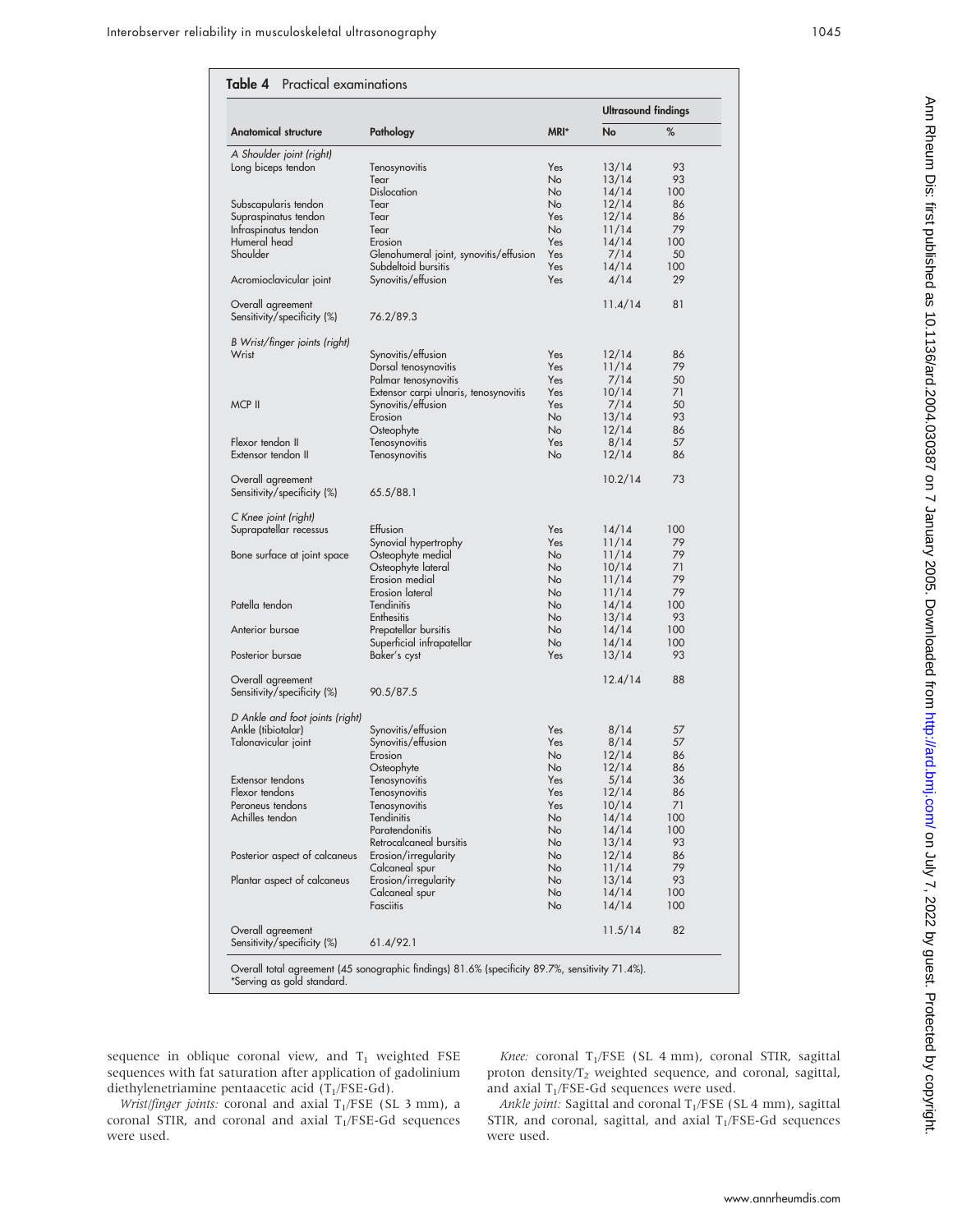

Figure 1 Shoulder joint. (A and B) Humeral head erosions. (A) In MRI, multiple erosions can be seen from the anterior and posterior sides of the humeral head as bone defects with sharp margins (arrows). (B) Distinct bone defects below the bone surface (erosions, arrows) can also be detected by US. This image is taken from the anterior side with maximum inner rotation (transverse scan). (C and D) Glenohumeral joint synovitis. (C) In MRI, contrast enhancement clearly depicts a subdeltoid/subacromial bursitis (arrows) and synovitis within the joint. (D) The US image shows a lateral longitudinal scan of the shoulder joint. Subdeltoid bursitis can be visualised as an anechoic area below the deltoid muscle (arrows).

The musculoskeletal radiologist carried out the evaluations without knowing the diagnoses and clinical data using the same standardised report form as for US examinations.



Figure 2 Finger joint (MCP II). (A) The MR image shows the MCP joints II–V in transverse section. Focusing on MCP joint II shows slight contrast enhancement from the dorsal and palmar aspects, representing synovitis (arrowheads). Also, tenosynovitis is seen at the flexor tendons (arrow). (B) The US longitudinal image from the palmar side displays an anechoic to hypoechoic area at the region of the diaphysis reflecting synovitis (arrows). Also, there is tenosynovitis along the flexor tendon (upper arrows).

#### Statistical analysis

Interobserver agreement was estimated using a modified  $\kappa$ index for majority agreement.<sup>20</sup> The majority was defined as 10 out of 14, which corresponds to 71% agreement among the raters. Overall agreement (defined as the percentage of observed exact agreements) as well as sensitivity and specificity were calculated using the statistical software package SAS 8.02 (SAS Institute Inc, Cary, NC, USA).

#### RESULTS Results of questionnaire

The expertise of the sonographers was documented by a total of 89 original articles as first author in the field of musculoskeletal US. All participants frequently perform musculoskeletal US (9/14,  $>$ 20 examinations a week, range 10 to  $>40$ ). Table 1 lists the joints most often examined. The transducer orientation for longitudinal scans was applied by all sonographers according to the EULAR recommendations<sup>21</sup> (left of screen, proximal or cranial of the patient). On the contrary, for transverse scans 6/14 experts assigned their left side to the left of the screen as opposed to the EULAR recommendations (left of screen, medial of patient, 5/14). Doppler US is frequently used in musculoskeletal US (13/14). Documentation of normal and pathological findings is performed by all participants. Table 2 lists the transducers mainly used by the experts for musculoskeletal US. The sonographers perform most of the EULAR standard scans.<sup>21</sup> However, 29% of the demanded scans were not performed for the shoulder joint (table 3). The less frequently performed scans demanded a special position during dynamic examination—for example, the anterior transverse and longitudinal scans in maximal inner rotation of the shoulder were only performed by 5/14 sonographers, each.

#### Results of practical examinations

Tables 4A–D display the normal and pathological findings of the joint structures detected by MRI and US.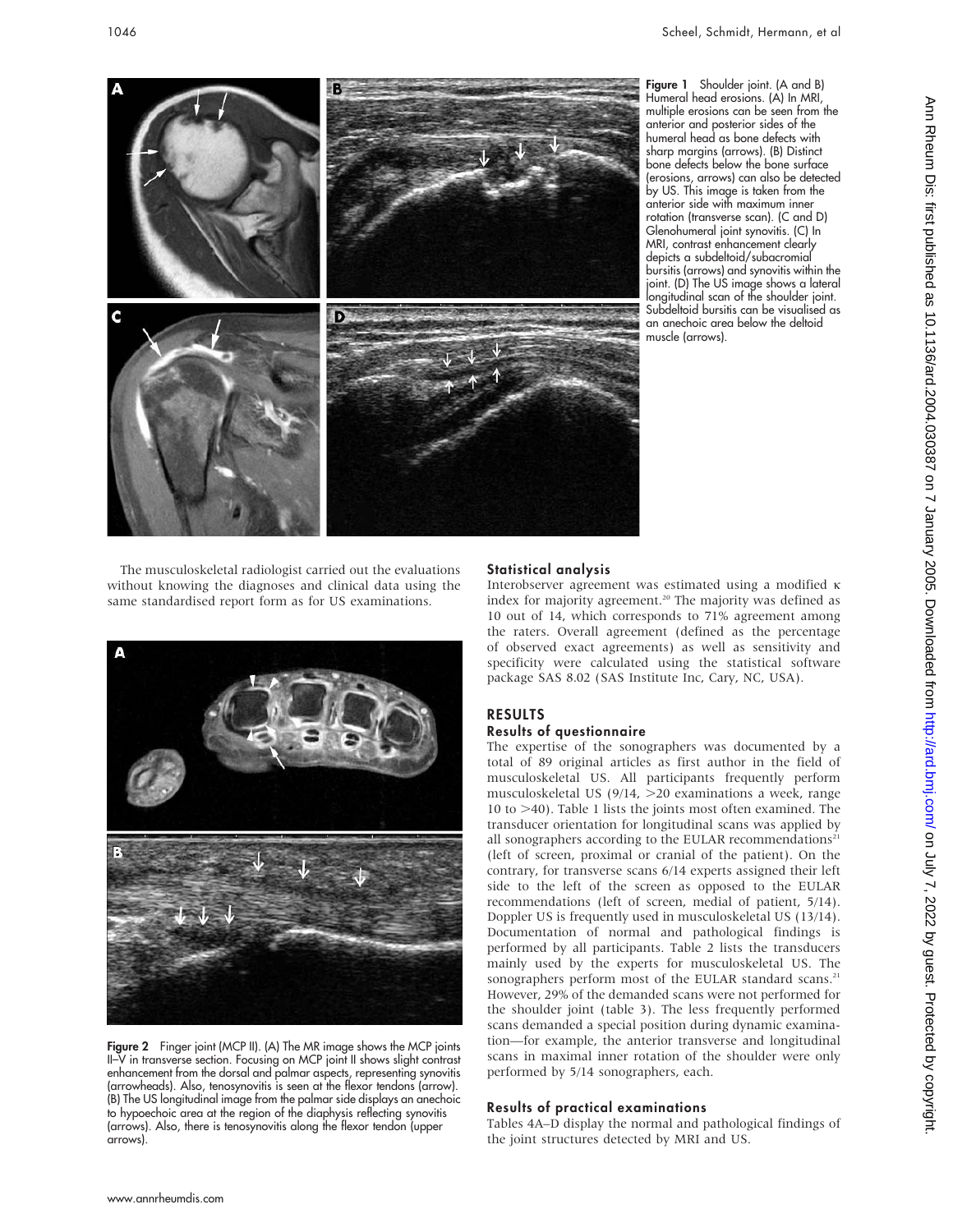

Figure 3 Knee joint. (A) MRI shows some contrast agent enhancement in the suprapatellar recess, reflecting inflammatory effusion (two arrows). (B) US also clearly depicts the effusion in the suprapatellar recess (arrows). (C) In MRI, a popliteal cyst is visualised in the sagittal view with a deep part (arrowheads) and a superficial part (arrows). (D) Both parts can also clearly be detected by US as anechoic areas (arrows).

#### Interobserver agreement

Taking an agreement in US examination of 10 out of 14 experts as a point of reference, the overall  $\kappa$  for all examined joints was 0.76. Calculations for each joint region showed good  $\kappa$  values for the knee (1) and shoulder (0.76) joints, moderate agreement for the hand/finger joints (0.59), and low agreement in ankle/toe joints (0.28).  $\kappa$  Values for bone lesions, bursitis, and tendon tears (evaluation includes all joint regions) were excellent  $(\kappa = 1,$  for all). There was also a moderate  $\kappa$  value for the detection of tenosynovitis (0.49), but k values were low for the detection of synovitis/effusion, mainly because small amounts (for example, acromioclavicular joint) were missed. The overall agreements between the 14 experts were 81% for the shoulder, 73% for the wrist/fingers, 88% for the knee joint, and 82% for the ankle/toe joints.

#### Overall agreement of US findings compared with MRI

In US examination, we found a good agreement for most findings for the shoulder joint (for example, humeral head erosions, 100%; figs 1A and B) with an overall agreement of 81% when compared with MRI findings (table 4A). However, the detection of synovitis/effusion in the shoulder was moderate (50%; figs1C and D) and poor for the acromioclavicular joints (29%). US examinations of the shoulder joint showed a sensitivity of 76% and specificity of 89%.

For the wrist and finger joints, we found a lower overall agreement of US findings compared with MRI (73%; table 4B). In particular, palmar tenosynovitis and synovitis/effusion in the MCP II joint showed a low agreement with MRI findings (50% each; figs 2A and B). However, agreement for dorsal synovitis findings (for example, tenosynovitis 79%) was clearly better, possibly because evaluation of joints is—in many countries—routinely performed only from the dorsal sides and palmar inflammation may be missed. The overall sensitivity for US of the wrist/finger joints was rather low (66%), with a higher specificity (88%).

For the knee joint the overall agreement of US findings with MRI was 88% (table 4C). Effusion in the suprapatellar recess was seen by all participants (figs 3A and B), and almost all (13/14) detected the popliteal cyst (figs 3C and D). The overall sensitivity for US of the knee joint was 91%, the overall specificity 88%.

Results for US examination of the ankle and foot joints were similar to the results for the wrist and finger joints. Although the overall agreement was 82%, we found a rather low overall sensitivity of 61%, with a high specificity (92%) (table 4D). There was low concordance in the detection of synovitis/effusion in both tibiotalar (figs 4A and B) and talonavicular joints (57%, each) as well as the extensor tendons (36%), whereas agreement was better in the detection of flexor (86%) and peroneus (71%) tenosynovitis.

The overall total agreement of US findings as compared with MRI for all the joints examined (45 sonographic findings) was 82% (sensitivity 71%, specificity 90%).

#### **DISCUSSION**

There is increasing evidence that musculoskeletal US has an important role in the management of patients with arthritis.<sup>16</sup> However, operator dependence remains one of the perceived major limitations to its widespread use.<sup>5 17 18 22 23</sup> Currently, available information about reproducibility, in particular for a large number of observers, is limited. This study has demonstrated moderate to good correlations between 14 independent observers.

The main result of an open blinded questionnaire sent to all experts was that most standard scans as published by the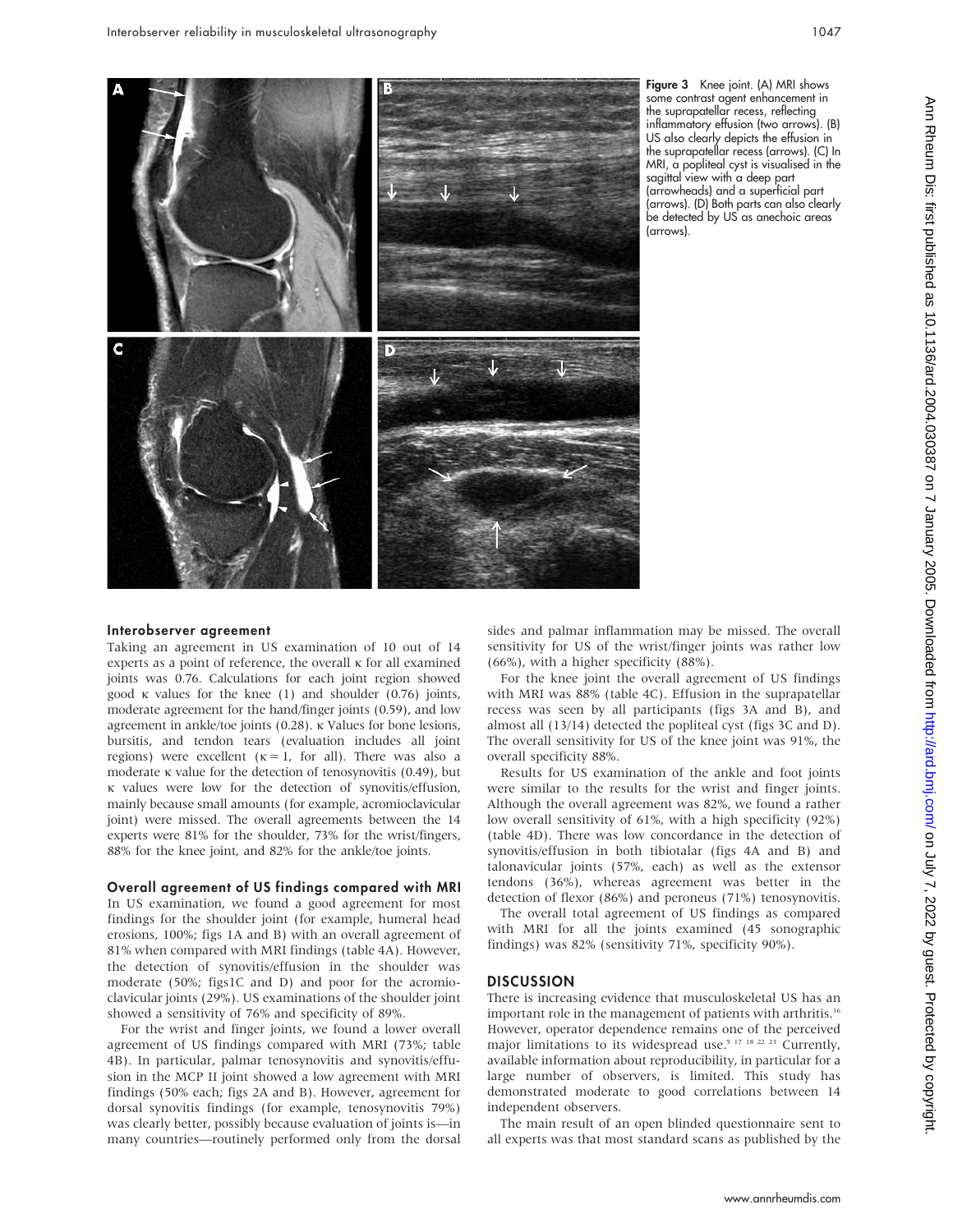

Figure 4 Ankle/toe joints. (A) MRI of the ankle shows contrast enhancement in the tibiotalar joint from anterior and posterior aspects (arrows). (B) The longitudinal US image is an example of the anterior side of the tibiotalar joint. The anechoic area displays effusion (anechoic) and synovitis (hypoechoic; arrows).

EULAR working group for musculoskeletal  $US<sup>21</sup>$  were performed by the sonographers: however, for the shoulder joint standardisation was less (71%) than for the other joints (ranging from 82% for the knee to 100% for the wrist joints). Possibly, the reason for this is that some additional EULAR scans that demand special positions for dynamic examination are not performed by all. These scans, however, are helpful for detecting subtle amounts of effusion that can only be visualised by moving the limbs and/or transducer.

For comparing musculoskeletal US results, interobserver agreement has so far only been calculated between two observers.6 17 19 The more observers who participate in interobserver computations, the lower is the probability of simultaneous agreement among all observers, resulting in  $\kappa$ values which are too low.<sup>20</sup> In our majority agreement<sup>20</sup> there is already a contribution to agreement if at least 10 out of 14 judgments of a joint are the same, resulting in an overall  $\kappa$  of 0.76. Our overall  $\kappa$  value is higher than found when two observers were compared (range  $0.48-0.68$ ),  $617$  which means the results are relatively considering that we compared 14 observers. This difference may be due to several reasons. Firstly, all participants in our study were experienced sonographers; this means that agreement should be tested in further studies with less experienced sonographers. Secondly, the sonographers may have paid more attention than usual, so that any possible lesion was reported.

The OMERACT MRI in RA working group studied interreader agreement for a simple scoring system in wrist and MCP joints of patients with RA among five different centres.<sup>24 25</sup> They found mean unweighted  $\kappa$  values of 0.62, suggesting that the basic interpretation of MRI changes is relatively consistent among readers from different countries, but that further training and standardisation are necessary to achieve better intergroup reproducibility.<sup>24</sup> This is currently underway as part of the OMERACT process.<sup>26</sup>

In a follow up study, the OMERACT working group obtained an improvement in interreader agreement as reflected by acceptable intraclass correlation coefficients (range  $0.6-0.91$ ).<sup>25</sup> This measure, however, is not applicable to our data owing to the limited number of cases. Nevertheless, because MRI allows for detailed documentation of joint examinations, these studies compare the reading of images taken at one MR examination, whereas in US the reliability of producing and reading images is considered. k Values were slightly higher between ultrasonographers than among MRI readers, thus disproving the generally held opinion that US is highly observer dependent. Calculations of US examination results for each joint region showed good  $\kappa$ values for the knee (1) and shoulder (0.76) joints, acceptable agreement for the hand/finger (0.59), and low agreement in ankle/toe joints  $(0.28)$ . However, the k values of the ankle/toe joints are not fully applicable because there was an asymmetric distribution of positive and negative findings, and the overall agreement between observers should be taken into account (84%).

Overall, we found a moderate to good agreement between the expert ultrasonographers and MRI, with a high concordance for the main findings for both bone surface and soft tissue abnormalities.

For the shoulder, the overall agreement of US findings compared with MRI was 81%. We found a relatively good agreement with most detected pathologies. More discrete findings, such as minimal effusion in the acromioclavicular and glenohumeral joints, were detected to a far lesser extent (29%  $\nu$  50%), which was also reported in a recent study.<sup>27</sup> However, inflammation within the joint cavity could only be seen in full inner rotation, again supporting the need for a full dynamic US examination.

For the wrist and finger joints, we found a high overall specificity (88%) and a moderate sensitivity (66%) owing to low sensitivities in the detection of palmar tenosynovitis and MCP II joint synovitis (50% each). However, because finger joint synovitis was mainly present at the palmar side of the finger in our patients, these findings might have been missed when evaluation was solely performed from the dorsal side. Similar observations have been reported recently in 42 patients with RA and finger joint inflammation.<sup>28</sup>

For the knee, US resulted in a high overall sensitivity (91%) and specificity (88%). In particular, US was very sensitive in the detection of suprapatellar effusion (100%) and popliteal cysts (93%). However, there might have been some overinterpretation with US in the detection of bone lesions because no bone defects were detected by MRI (specificity range 71–79%).

The sensitivity for the ankle and toe joints was rather low (61%), with a high specificity (92%), most probably owing to the inability in dynamic and both plantar and dorsal examinations to detect even subtle pathologies, which can only be seen in special positions and during movement.

Although guidelines have been published, scanning techniques vary to a certain extent in the European countries and between the experts. Ten of the 14 sonographers were not familiar with the equipment and the scanner settings, and the level of experience with the US device was different for each sonographer. In addition, the scanner settings were not variable, the sonographers were unaware of the clinical diagnosis, and a symptom driven clinical examination of the affected joint region was not performed. These aspects have a relevant influence on the information that can be obtained in 10 minutes' scanning of complex anatomical areas, and reliability might have been better if longer training on the US devices had been given.

In conclusion, our results show that musculoskeletal US is a reliable technique with moderate to good interobserver reliability in an expert setting between a large number of observers. Interpretations of the US images by sonographers